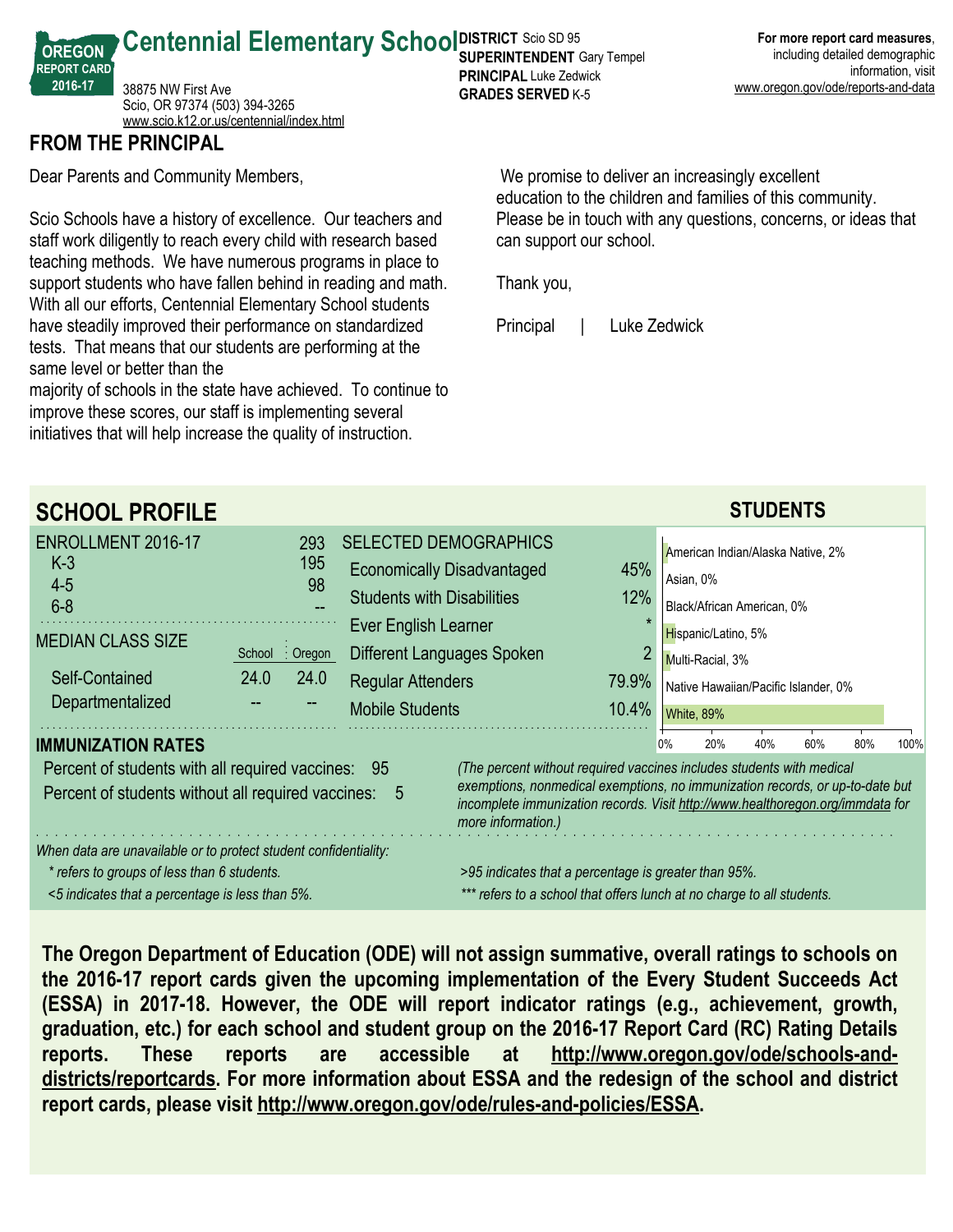| <b>PROGRESS</b> ARE STUDENTS MAKING ADEQUATE GAINS OVER TIME?<br><b>SCHOOL</b><br>Performance of students enrolled in the school for a full academic year<br><b>PERFORMANCE</b><br>Did at least 95% of the students at this school take required assessments?<br>$ \times $<br>Yes<br>No, Interpret Results with Caution<br>Participation rate criteria are in place to ensure schools test all eligible students.<br>The Smarter<br>Balanced and<br>Like-School<br>School<br>2014-15 was the first operational year of the<br>Oregon<br>alternate<br>School Performance (%)<br>new English language arts and mathematics<br>:Performance (%) :Performance (%):<br>assessments have<br>Average (%)<br>assessments.<br>four performance<br>2014-15<br>2016-17<br>2013-14<br>2015-16<br>2016-17<br>2016-17<br>levels where levels 3<br>English Language Arts (Administered statewide in grades: 3-8, 11)<br>and 4 are meeting<br>the standard for<br>54.2<br>49.6<br>60.5<br>46.4<br>51.5<br>Levels 3 & 4<br>school and district<br>24.2<br>28.3<br>23.9<br>21.4<br>20.0<br>accountability.<br>Level <sub>2</sub><br>29.1<br>25.4<br>24.2<br>21.8<br>19.5<br>Level 1<br><b>Mathematics</b><br>(Administered statewide in grades: 3-8, 11)<br>See report cards<br>from previous years<br>43.2<br>50.7<br>43.6<br>40.9<br>56.6<br>Levels 3 & 4<br>to view historical<br>31.1<br>23.2<br>33.6<br>27.6<br>25.6<br>Level <sub>2</sub><br>OAKS performance<br>25.8<br>26.1<br>28.8<br>25.5<br>17.8<br>data.<br>Level 1<br>Science (OAKS)<br>(Administered statewide in Grades: 5, 8, 11)<br>26.4<br>24.2<br>8.5<br>25.0<br>14.9<br>5.9<br>Exceeded<br>55.3<br>85.0<br>79.4<br>90.6<br>66.0<br>79.3<br>46.8<br>64.2<br>55.1<br>73.5<br>60.0<br>51.1<br>Met<br>20.6<br>9.4<br>34.0<br>20.7<br>44.7<br>15.0<br>Did not meet<br>Vicit www.arogan.gov/odo/raparte_and_data_for_additional<br>$\leq 5$ and $>0.5$ are displayed when the data must be suppressed to protect students | 2016-17 | 38875 NW First Ave<br>Scio, OR 97374 (503) 394-3265<br>www.scio.k12.or.us/centennial/index.html |  |  | <b>FRINGIFAL</b> LUNG LOUWILN<br><b>GRADES SERVED K-5</b> |  |  |  | www.oregon.gov/ode/reports-and-data |  |  |  |
|------------------------------------------------------------------------------------------------------------------------------------------------------------------------------------------------------------------------------------------------------------------------------------------------------------------------------------------------------------------------------------------------------------------------------------------------------------------------------------------------------------------------------------------------------------------------------------------------------------------------------------------------------------------------------------------------------------------------------------------------------------------------------------------------------------------------------------------------------------------------------------------------------------------------------------------------------------------------------------------------------------------------------------------------------------------------------------------------------------------------------------------------------------------------------------------------------------------------------------------------------------------------------------------------------------------------------------------------------------------------------------------------------------------------------------------------------------------------------------------------------------------------------------------------------------------------------------------------------------------------------------------------------------------------------------------------------------------------------------------------------------------------------------------------------------------------------------------------------------------------------------------------------------------------------------------------------------------------|---------|-------------------------------------------------------------------------------------------------|--|--|-----------------------------------------------------------|--|--|--|-------------------------------------|--|--|--|
|                                                                                                                                                                                                                                                                                                                                                                                                                                                                                                                                                                                                                                                                                                                                                                                                                                                                                                                                                                                                                                                                                                                                                                                                                                                                                                                                                                                                                                                                                                                                                                                                                                                                                                                                                                                                                                                                                                                                                                        |         |                                                                                                 |  |  |                                                           |  |  |  |                                     |  |  |  |
|                                                                                                                                                                                                                                                                                                                                                                                                                                                                                                                                                                                                                                                                                                                                                                                                                                                                                                                                                                                                                                                                                                                                                                                                                                                                                                                                                                                                                                                                                                                                                                                                                                                                                                                                                                                                                                                                                                                                                                        |         |                                                                                                 |  |  |                                                           |  |  |  |                                     |  |  |  |
|                                                                                                                                                                                                                                                                                                                                                                                                                                                                                                                                                                                                                                                                                                                                                                                                                                                                                                                                                                                                                                                                                                                                                                                                                                                                                                                                                                                                                                                                                                                                                                                                                                                                                                                                                                                                                                                                                                                                                                        |         |                                                                                                 |  |  |                                                           |  |  |  |                                     |  |  |  |
|                                                                                                                                                                                                                                                                                                                                                                                                                                                                                                                                                                                                                                                                                                                                                                                                                                                                                                                                                                                                                                                                                                                                                                                                                                                                                                                                                                                                                                                                                                                                                                                                                                                                                                                                                                                                                                                                                                                                                                        |         |                                                                                                 |  |  |                                                           |  |  |  |                                     |  |  |  |
|                                                                                                                                                                                                                                                                                                                                                                                                                                                                                                                                                                                                                                                                                                                                                                                                                                                                                                                                                                                                                                                                                                                                                                                                                                                                                                                                                                                                                                                                                                                                                                                                                                                                                                                                                                                                                                                                                                                                                                        |         |                                                                                                 |  |  |                                                           |  |  |  |                                     |  |  |  |
|                                                                                                                                                                                                                                                                                                                                                                                                                                                                                                                                                                                                                                                                                                                                                                                                                                                                                                                                                                                                                                                                                                                                                                                                                                                                                                                                                                                                                                                                                                                                                                                                                                                                                                                                                                                                                                                                                                                                                                        |         |                                                                                                 |  |  |                                                           |  |  |  |                                     |  |  |  |
|                                                                                                                                                                                                                                                                                                                                                                                                                                                                                                                                                                                                                                                                                                                                                                                                                                                                                                                                                                                                                                                                                                                                                                                                                                                                                                                                                                                                                                                                                                                                                                                                                                                                                                                                                                                                                                                                                                                                                                        |         |                                                                                                 |  |  |                                                           |  |  |  |                                     |  |  |  |
|                                                                                                                                                                                                                                                                                                                                                                                                                                                                                                                                                                                                                                                                                                                                                                                                                                                                                                                                                                                                                                                                                                                                                                                                                                                                                                                                                                                                                                                                                                                                                                                                                                                                                                                                                                                                                                                                                                                                                                        |         |                                                                                                 |  |  |                                                           |  |  |  |                                     |  |  |  |
|                                                                                                                                                                                                                                                                                                                                                                                                                                                                                                                                                                                                                                                                                                                                                                                                                                                                                                                                                                                                                                                                                                                                                                                                                                                                                                                                                                                                                                                                                                                                                                                                                                                                                                                                                                                                                                                                                                                                                                        |         |                                                                                                 |  |  |                                                           |  |  |  |                                     |  |  |  |
|                                                                                                                                                                                                                                                                                                                                                                                                                                                                                                                                                                                                                                                                                                                                                                                                                                                                                                                                                                                                                                                                                                                                                                                                                                                                                                                                                                                                                                                                                                                                                                                                                                                                                                                                                                                                                                                                                                                                                                        |         |                                                                                                 |  |  | $^{\star}$                                                |  |  |  |                                     |  |  |  |

**SUPERINTENDENT** Gary Tempel **PRINCIPAL** Luke Zedwick

**Centennial Elementary School SUPER RICT SCIO SD 95** 

*Visit www.oregon.gov/ode/reports-and-data for additional assessment results.*

**OREGON REPORT CARD 2016-17**

> *\*, <5, and >95 are displayed when the data must be suppressed to protect student confidentiality.*

**For more report card measures**, including detailed demographic

information, visit

# **OUTCOMES** FOR KEY STUDENT GROUPS AT THIS SCHOOL COMPARED TO THE SAME GROUPS STATEWIDE

| <b>STUDENT</b>                  |                                                  |                                   |                                                        |                               |                                                  |                           |                                          |                               |                                                                                                         |                           |                                          |                               |
|---------------------------------|--------------------------------------------------|-----------------------------------|--------------------------------------------------------|-------------------------------|--------------------------------------------------|---------------------------|------------------------------------------|-------------------------------|---------------------------------------------------------------------------------------------------------|---------------------------|------------------------------------------|-------------------------------|
| <b>GROUP</b><br><b>OUTCOMES</b> |                                                  | School<br>(%)                     | Oregon<br>: Performance : Performance :<br>(%)         | Like-School<br>Average<br>(%) |                                                  | School<br>(%)             | Oregon<br>Performance Performance<br>(%) | Like-School<br>Average<br>(%) |                                                                                                         | School<br>(%)             | Oregon<br>Performance Performance<br>(%) | Like-School<br>Average<br>(%) |
|                                 |                                                  |                                   | <b>Economically Disadvantaged</b>                      |                               | American Indian/Alaska Native                    |                           |                                          |                               | <b>Native Hawaiian/Pacific Islander</b>                                                                 |                           |                                          |                               |
|                                 | Eng. Lang. Arts<br><b>Mathematics</b><br>Science | 43.9<br>39.4<br>81.5              | 37.5<br>31.6<br>55.0                                   | 42.2<br>39.2<br>67.1          | Eng. Lang. Arts<br><b>Mathematics</b><br>Science | $\star$<br>*              | 30.4<br>26.6<br>48.8                     | 46.8<br>34.0<br>63.2          | Eng. Lang. Arts<br><b>Mathematics</b><br>Science                                                        |                           | 33.8<br>26.6<br>43.8                     | 10.0<br>20.0                  |
|                                 |                                                  | <b>Ever English Learners</b>      |                                                        |                               | Asian                                            |                           |                                          |                               | <b>White</b>                                                                                            |                           |                                          |                               |
|                                 | Eng. Lang. Arts<br>Mathematics<br>Science        |                                   | 26.0<br>23.0<br>37.1                                   | 54.3<br>57.6<br>62.5          | Eng. Lang. Arts<br><b>Mathematics</b><br>Science | $\star$ .<br>$^\star$     | 68.5<br>66.7<br>73.8                     | 86.7<br>91.0<br>90.2          | Eng. Lang. Arts<br><b>Mathematics</b><br>Science                                                        | 56.3:<br>51.6<br>$89.1$ : | 56.6<br>50.2<br>75.0                     | 60.4<br>55.8<br>79.7          |
|                                 |                                                  | <b>Students with Disabilities</b> |                                                        |                               | <b>Black/African American</b>                    |                           |                                          |                               | <b>Female</b>                                                                                           |                           |                                          |                               |
|                                 | Eng. Lang. Arts<br><b>Mathematics</b><br>Science | 25.0<br>25.0<br>66.7              | 23.4<br>21.1<br>38.9                                   | 29.0<br>28.3<br>47.3          | Eng. Lang. Arts<br>Mathematics<br>Science        | $^\star$<br>*<br>*        | 29.0<br>20.2<br>40.9                     | 38.5<br>32.0<br>75.0          | Eng. Lang. Arts<br><b>Mathematics</b><br>Science                                                        | 68.9:<br>52.5<br>92.3     | 54.1<br>42.2<br>64.4                     | 66.1<br>55.5<br>79.1          |
|                                 | <b>Migrant</b>                                   |                                   |                                                        |                               | <b>Hispanic/Latino</b>                           |                           |                                          |                               | <b>Male</b>                                                                                             |                           |                                          |                               |
|                                 | Eng. Lang. Arts<br><b>Mathematics</b><br>Science |                                   | $\star$<br>22.4<br>$\star$<br>19.7<br>32.9             | 30.0<br>20.0<br>$\star$       | Eng. Lang. Arts<br><b>Mathematics</b><br>Science | 33.3<br>33.3              | 30.9<br>25.8<br>44.5                     | 46.0<br>40.1<br>69.7          | Eng. Lang. Arts<br><b>Mathematics</b><br>Science                                                        | 43.2:<br>49.4:<br>88.9    | 45.2<br>44.9<br>67.4                     | 55.0<br>57.7<br>79.6          |
|                                 |                                                  | <b>Talented and Gifted</b>        |                                                        |                               | <b>Multi-Racial</b>                              |                           |                                          |                               |                                                                                                         |                           |                                          |                               |
|                                 | Eng. Lang. Arts<br><b>Mathematics</b><br>Science |                                   | $\star$<br>94.8<br>$\star$<br>95.0<br>$^\star$<br>97.7 | >95<br>>95<br>>95             | Eng. Lang. Arts<br><b>Mathematics</b><br>Science | $\star$ :<br>$\star$<br>* | 54.7<br>47.5<br>71.7                     | 57.8<br>58.6<br>77.0          | *, <5, and >95 are displayed when the data<br>must be suppressed to protect student<br>confidentiality. |                           |                                          |                               |